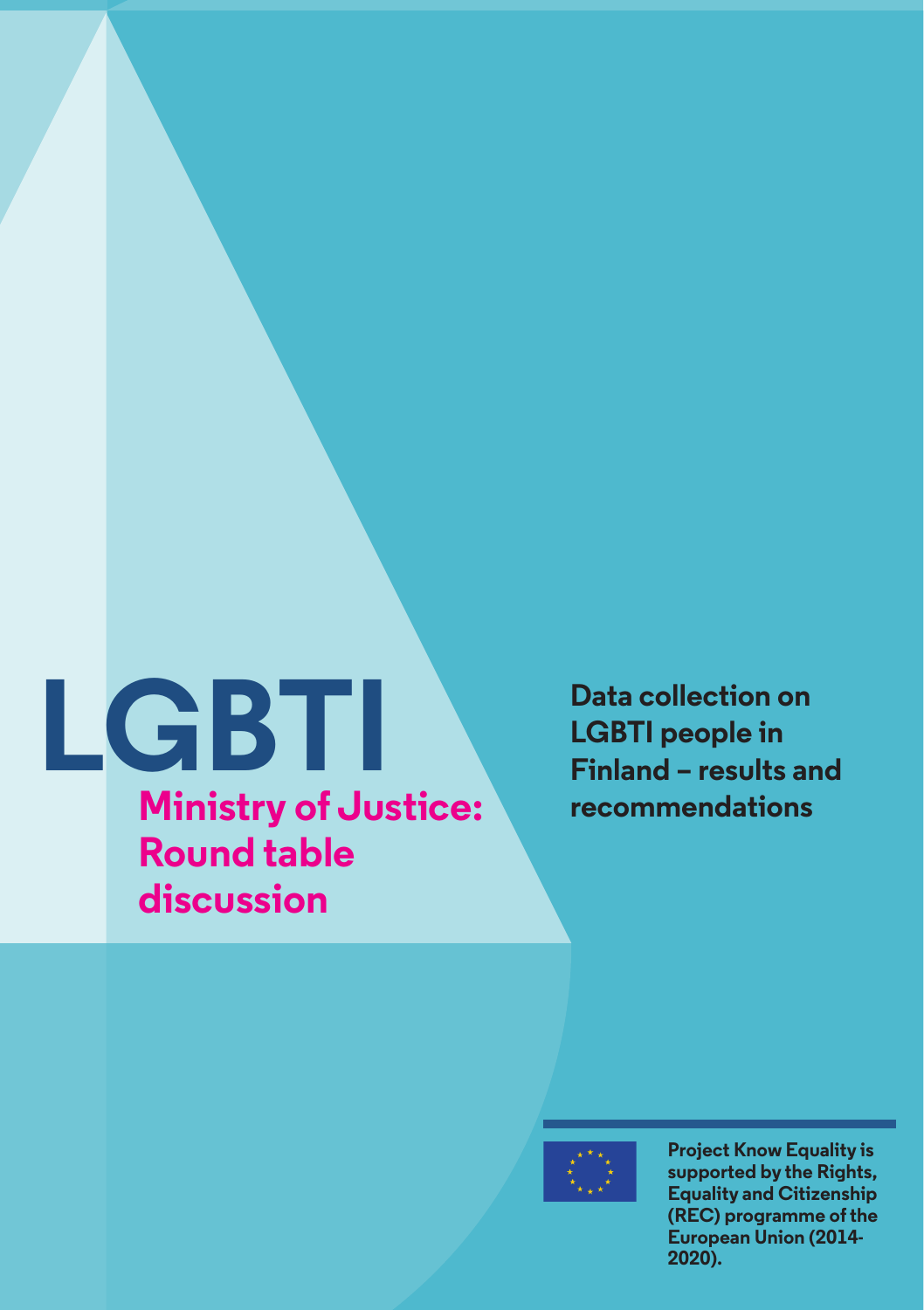## **Information is needed to make effective policies and actions. Research data helps to improve the realisation of LGBTI rights.**



This information brochure is based on a round table discussion organised by the Ministry of Justice in autumn 2021 which focused on the collection of data related to the lesbian, gay, bisexual, transvestite, transsexual and intersex population (LGBTI), the information needs identified therein as well as the targets for development.

As regards data collection and research, there have been positive developments in Finland. However, clear improvements are still needed. The discussions highlighted, inter alia, under-reporting, insufficient funding and shortcomings in long-term and cross-sectional monitoring data. There is a need for continuity in data collection and a clear need for qualitative and more targeted research.

The discussion was based on the recommendations made in the Ministry of Justice's publication Survey data on the situation of LGBTI people in Finland (Policy Brief 5, 2021).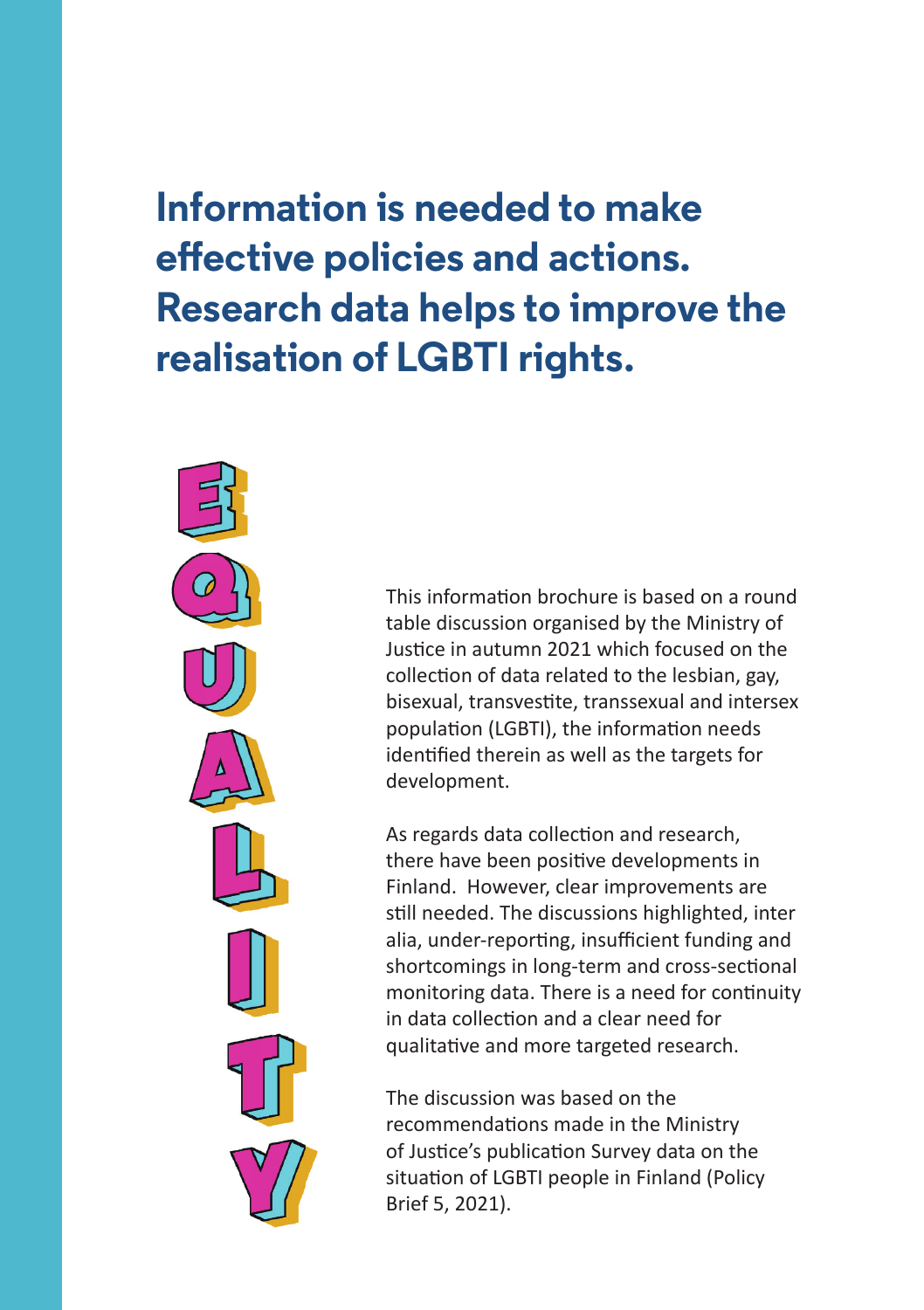### **Recommendations from the discussion (Policy Brief 5, 2021):**

- **• The situation of LGBTI people should also be examined in a cross-cutting manner in general surveys on health issues, attitudes and opinions.**
- **• There is a need for more systematic data collection and comparable research in different areas of life, including health-related issues.**
- **• The data collection and research must also take into account multiple and intersectional discrimination and the intersecting inequalities of LGBTI people.**
- **• Different administrative sectors should draw on information on LGBTI minorities, their rights and the implementation of their rights in their decisionmaking.**
- **• Especially in teacher education and the training of social and health care professionals as well as among different authorities, knowledge of specific issues related to LGBTI people and competence related to encountering them, for example as clients, should be built up.**
- **• The situation of trans and intersex people also needs to be monitored to examine if any actions taken to improve the situation have been well advised or whether the collected information has even led to taking the necessary actions.**

#### **What next? Round table comments and proposals for objectives and measures for LGBTI policy in the coming years.**

#### **Decision-making:**

- using research data as part of legislative drafting and decision-making,
- ensuring the assessment of the impact on LGBTI people by ministries on their administrative branches,
- increasing transparency in decision-making (How is the research data utilised and on which studies is decisionmaking based?),
- awareness-raising: authorities should be more aware of their obligation to promote equality of LGBTI people, know international standards and be able to utilise existing information,
- establishing an LGBTI policy agenda, including a research and data collection development theme and resources for development and research.